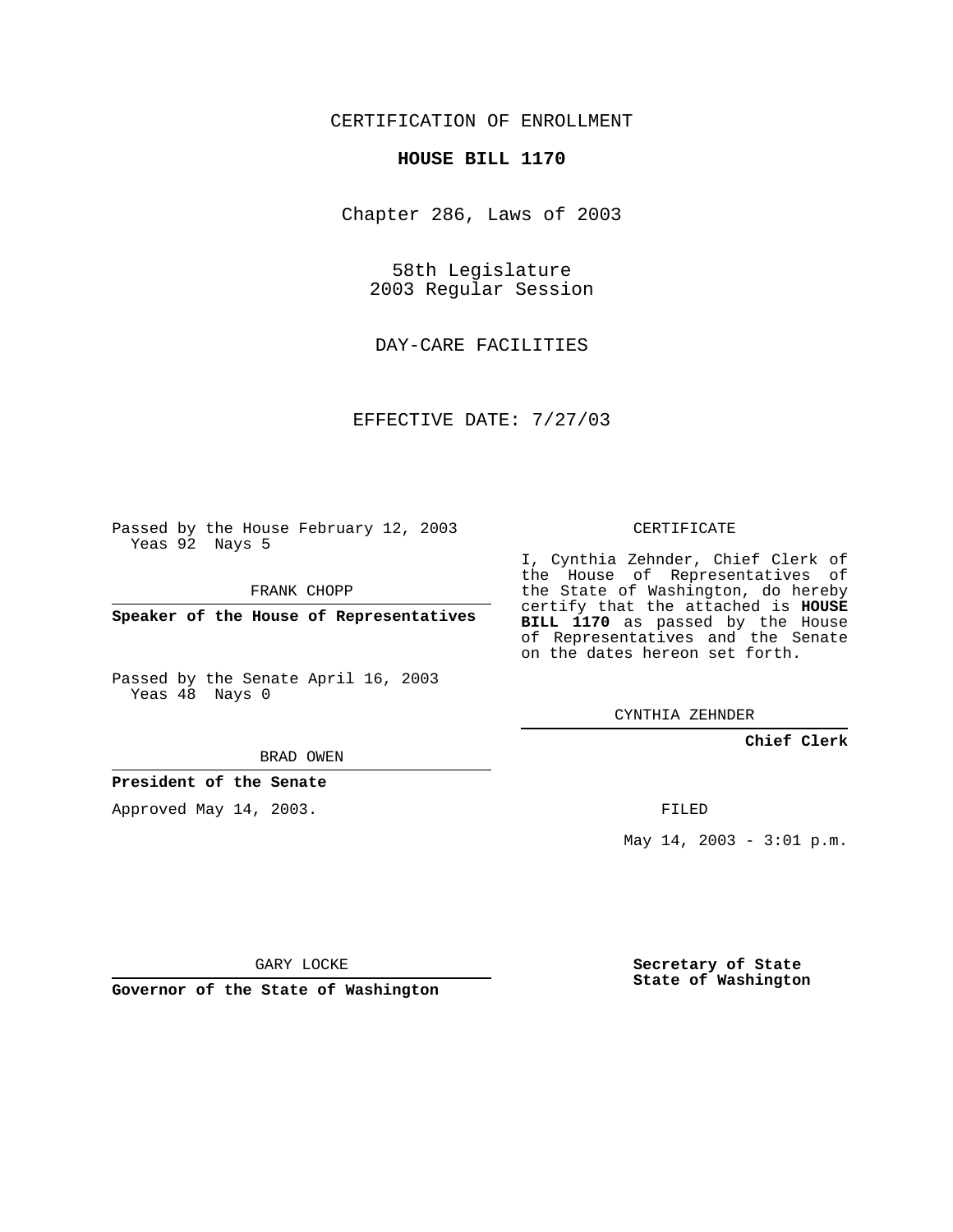## **HOUSE BILL 1170** \_\_\_\_\_\_\_\_\_\_\_\_\_\_\_\_\_\_\_\_\_\_\_\_\_\_\_\_\_\_\_\_\_\_\_\_\_\_\_\_\_\_\_\_\_

\_\_\_\_\_\_\_\_\_\_\_\_\_\_\_\_\_\_\_\_\_\_\_\_\_\_\_\_\_\_\_\_\_\_\_\_\_\_\_\_\_\_\_\_\_

Passed Legislature - 2003 Regular Session

**State of Washington 58th Legislature 2003 Regular Session**

**By** Representatives Romero, Hunt, Cooper, Simpson and Chase

Read first time 01/20/2003. Referred to Committee on Local Government.

 AN ACT Relating to day-care facility location restrictions; amending RCW 35.63.185, 35A.63.215, and 36.70A.450; adding a new section to chapter 35.21 RCW; and adding a new section to chapter 36.70 RCW.

BE IT ENACTED BY THE LEGISLATURE OF THE STATE OF WASHINGTON:

 NEW SECTION. **Sec. 1.** A new section is added to chapter 35.21 RCW to read as follows:

 (1) Except as provided in subsections (2) and (3) of this section, no city or town may enact, enforce, or maintain an ordinance, development regulation, zoning regulation, or official control, policy, or administrative practice that prohibits the use of a residential dwelling, located in an area zoned for residential or commercial use, as a family day-care provider's facility serving twelve or fewer children.

 (2) A city or town may require that the facility: (a) Comply with all building, fire, safety, health code, and business licensing requirements; (b) conform to lot size, building size, setbacks, and lot coverage standards applicable to the zoning district except if the structure is a legal nonconforming structure; (c) is certified by the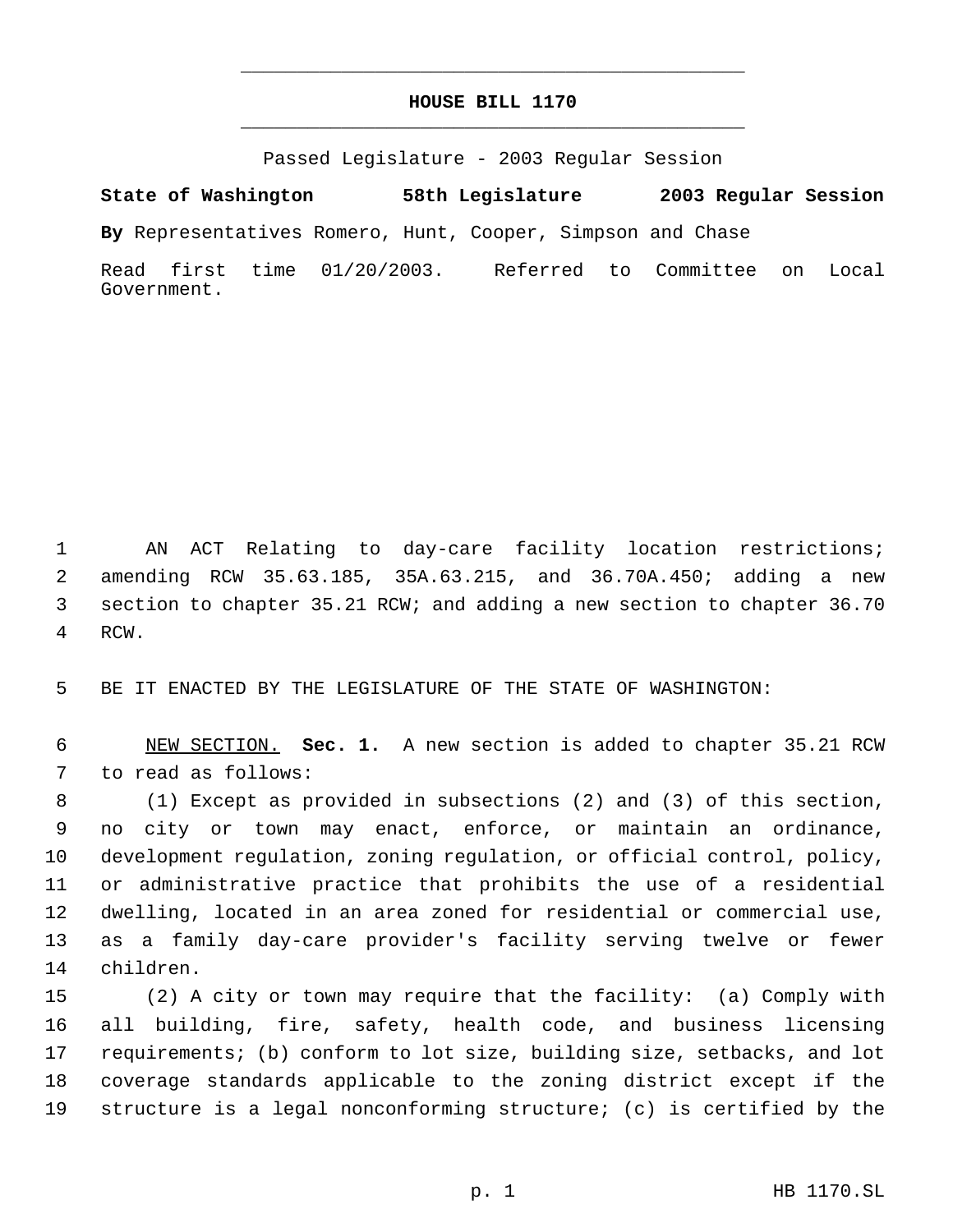office of child care policy licensor as providing a safe passenger loading area; (d) include signage, if any, that conforms to applicable regulations; and (e) limit hours of operations to facilitate neighborhood compatibility, while also providing appropriate opportunity for persons who use family day-care who work a nonstandard work shift.

 (3) A city or town may also require that the family day-care provider, before state licensing, require proof of written notification by the provider that the immediately adjoining property owners have been informed of the intent to locate and maintain such a facility. If a dispute arises between neighbors and the day-care provider over licensing requirements, the licensor may provide a forum to resolve the dispute.

 (4) This section may not be construed to prohibit a city or town from imposing zoning conditions on the establishment and maintenance of a family day-care provider's home serving twelve or fewer children in an area zoned for residential or commercial use, if the conditions are no more restrictive than conditions imposed on other residential dwellings in the same zone and the establishment of such facilities is not precluded. As used in this section, "family day-care provider" is as defined in RCW 74.15.020.

 NEW SECTION. **Sec. 2.** A new section is added to chapter 36.70 RCW to read as follows:

 (1) Except as provided in subsections (2) and (3) of this section, no county may enact, enforce, or maintain an ordinance, development regulation, zoning regulation, or official control, policy, or administrative practice that prohibits the use of a residential dwelling, located in an area zoned for residential or commercial use, as a family day-care provider's facility serving twelve or fewer children.

 (2) A county may require that the facility: (a) Comply with all building, fire, safety, health code, and business licensing requirements; (b) conform to lot size, building size, setbacks, and lot coverage standards applicable to the zoning district except if the structure is a legal nonconforming structure; (c) is certified by the office of child care policy licensor as providing a safe passenger loading area; (d) include signage, if any, that conforms to applicable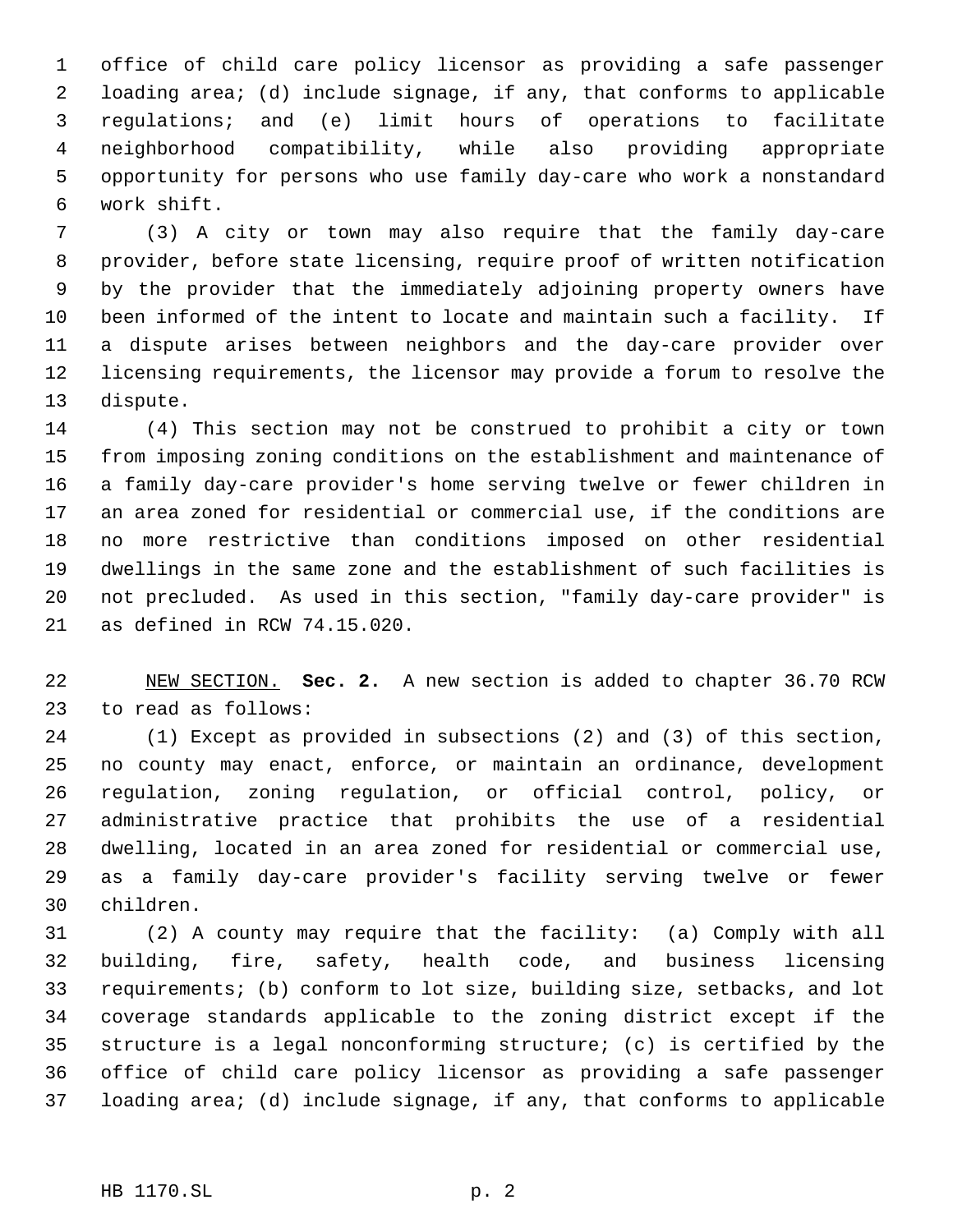regulations; and (e) limit hours of operations to facilitate neighborhood compatibility, while also providing appropriate opportunity for persons who use family day-care who work a nonstandard work shift.

 (3) A county may also require that the family day-care provider, before state licensing, require proof of written notification by the provider that the immediately adjoining property owners have been informed of the intent to locate and maintain such a facility. If a dispute arises between neighbors and the day-care provider over licensing requirements, the licensor may provide a forum to resolve the dispute.

 (4) This section may not be construed to prohibit a county from imposing zoning conditions on the establishment and maintenance of a family day-care provider's home serving twelve or fewer children in an area zoned for residential or commercial use, if the conditions are no more restrictive than conditions imposed on other residential dwellings in the same zone and the establishment of such facilities is not precluded. As used in this section, "family day-care provider" is as defined in RCW 74.15.020.

 **Sec. 3.** RCW 35.63.185 and 1995 c 49 s 1 are each amended to read as follows:

 (1) Except as provided in subsections (2) and (3) of this section, 23 no city may enact, enforce, or maintain an ordinance, development regulation, zoning regulation, or official control, policy, or 25 administrative practice ((which)) that prohibits the use of a residential dwelling, located in an area zoned for residential or commercial use, as a family day-care provider's home facility.

28 (2) A city may require that the facility:  $((+1))$  (a) Comply with all building, fire, safety, health code, and business licensing 30 requirements;  $((+2)^{n})$  (b) conform to lot size, building size, setbacks, and lot coverage standards applicable to the zoning district except if 32 the structure is a legal nonconforming structure;  $((+3+))$  (c) is certified by the office of child care policy licensor as providing a 34 safe passenger loading area;  $((+4))$   $(d)$  include signage, if any, that 35 conforms to applicable regulations; and  $((+5))$  (e) limit hours of operations to facilitate neighborhood compatibility, while also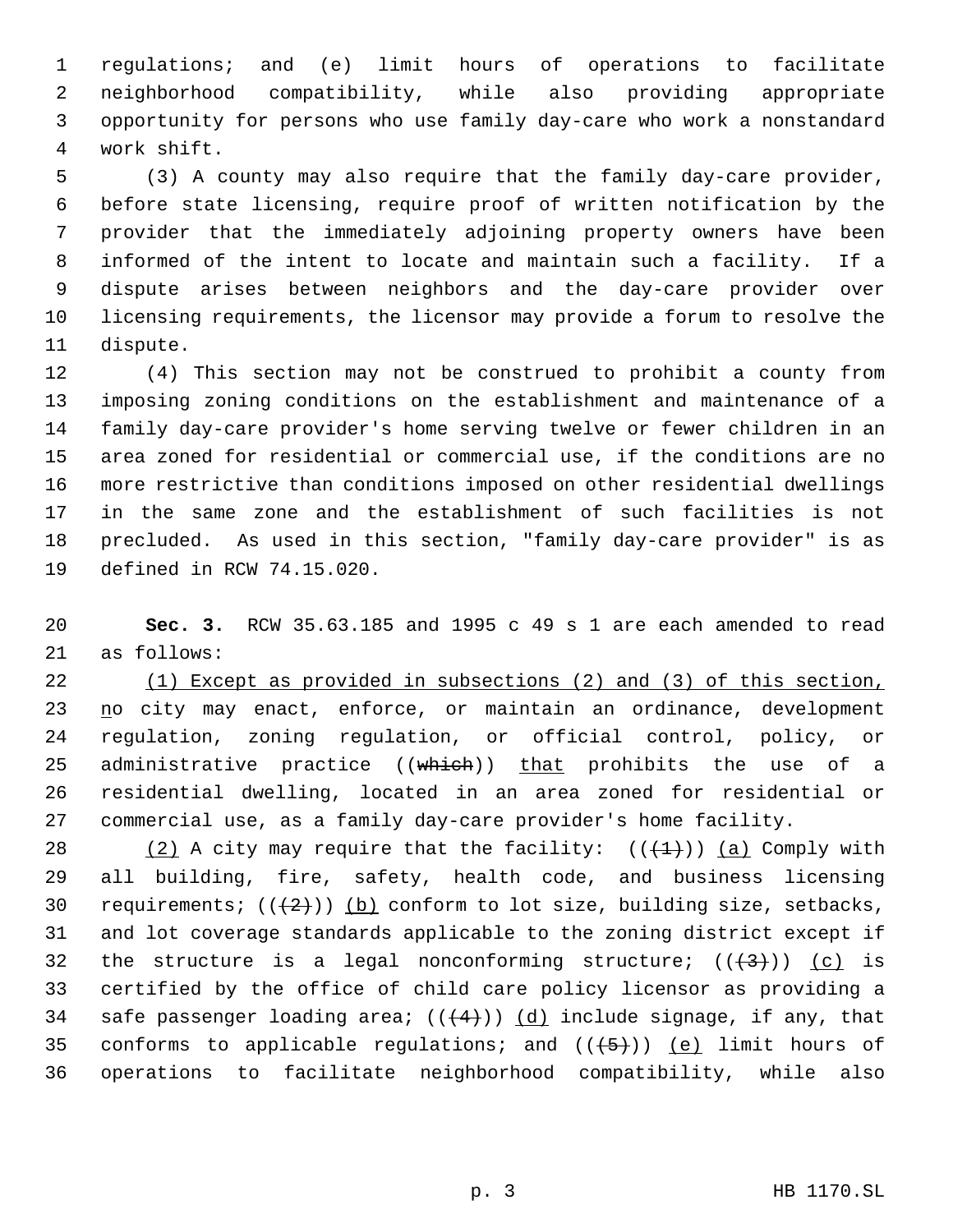providing appropriate opportunity for persons who use family day-care and who work a nonstandard work shift.

 (3) A city may also require that the family day-care provider, before state licensing, require proof of written notification by the provider that the immediately adjoining property owners have been informed of the intent to locate and maintain such a facility. If a dispute arises between neighbors and the family day-care provider over licensing requirements, the licensor may provide a forum to resolve the dispute.

 $(4)$  Nothing in this section shall be construed to prohibit a city from imposing zoning conditions on the establishment and maintenance of a family day-care provider's home in an area zoned for residential or commercial use, so long as such conditions are no more restrictive than conditions imposed on other residential dwellings in the same zone and the establishment of such facilities is not precluded. As used in this section, "family day-care provider" is as defined in RCW 74.15.020.

 **Sec. 4.** RCW 35A.63.215 and 1995 c 49 s 2 are each amended to read as follows:

 (1) Except as provided in subsections (2) and (3) of this section, 20 no city may enact, enforce, or maintain an ordinance, development regulation, zoning regulation, or official control, policy, or 22 administrative practice ((which)) that prohibits the use of a residential dwelling, located in an area zoned for residential or commercial use, as a family day-care provider's home facility.

25 (2) A city may require that the facility:  $((+1))$  (a) Comply with all building, fire, safety, health code, and business licensing 27 requirements;  $((+2)^{n})$  (b) conform to lot size, building size, setbacks, and lot coverage standards applicable to the zoning district except if 29 the structure is a legal nonconforming structure;  $((+3+))$  (c) is certified by the office of child care policy licensor as providing a 31 safe passenger loading area;  $((+4))$   $(d)$  include signage, if any, that 32 conforms to applicable regulations; and  $((+5))$  (e) limit hours of operations to facilitate neighborhood compatibility, while also providing appropriate opportunity for persons who use family day-care and who work a nonstandard work shift.

 (3) A city may also require that the family day-care provider, before state licensing, require proof of written notification by the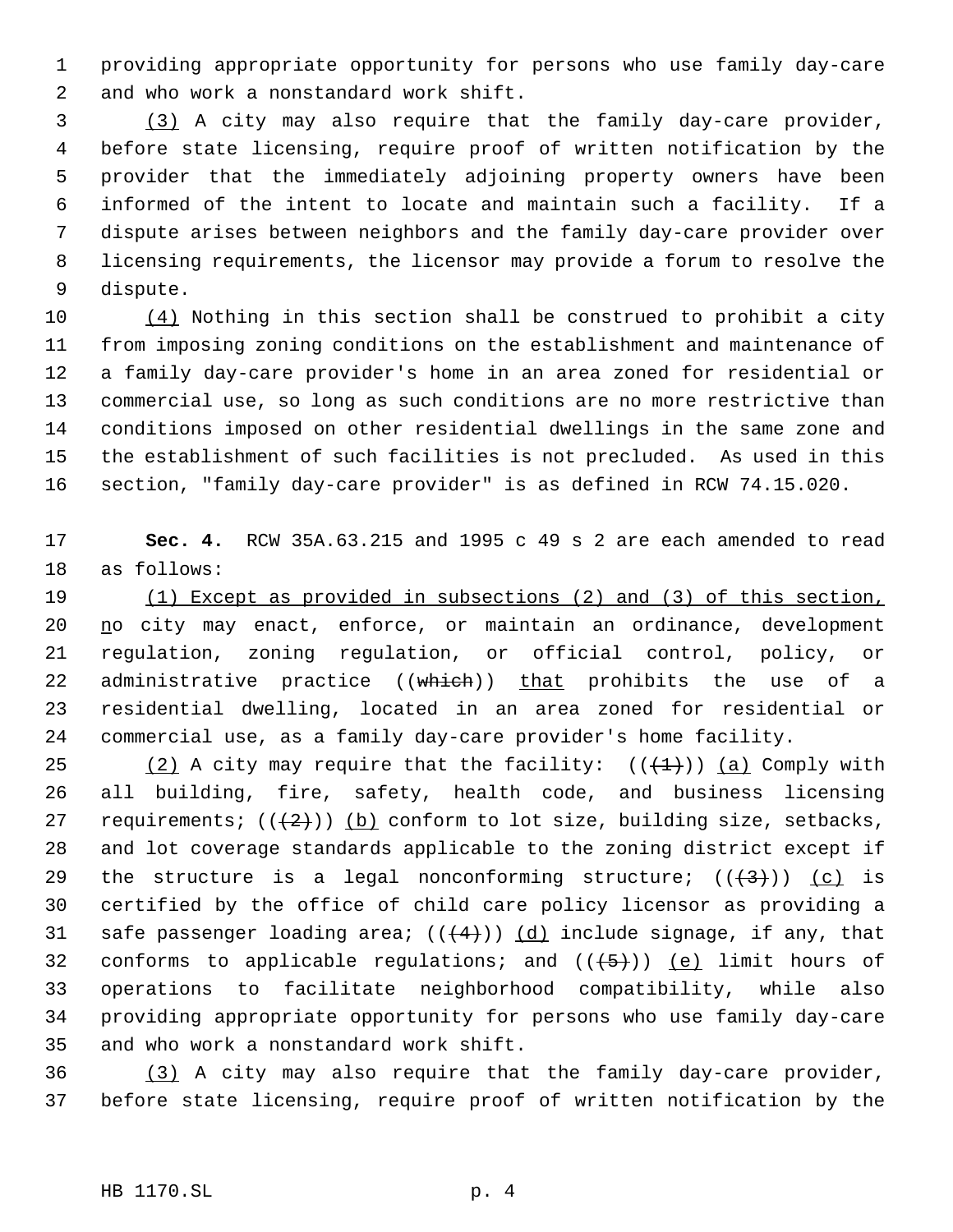provider that the immediately adjoining property owners have been informed of the intent to locate and maintain such a facility. If a dispute arises between neighbors and the family day-care provider over licensing requirements, the licensor may provide a forum to resolve the dispute.

 $\frac{(4)}{4}$  Nothing in this section shall be construed to prohibit a city from imposing zoning conditions on the establishment and maintenance of a family day-care provider's home in an area zoned for residential or commercial use, so long as such conditions are no more restrictive than conditions imposed on other residential dwellings in the same zone and the establishment of such facilities is not precluded. As used in this section, "family day-care provider" is as defined in RCW 74.15.020.

 **Sec. 5.** RCW 36.70A.450 and 1995 c 49 s 3 are each amended to read as follows:

 (1) Except as provided in subsections (2) and (3) of this section, 16 no county or city ((that plans or elects to plan under this chapter)) may enact, enforce, or maintain an ordinance, development regulation, zoning regulation, or official control, policy, or administrative 19 practice ((which)) that prohibits the use of a residential dwelling, located in an area zoned for residential or commercial use, as a family day-care provider's home facility.

22 (2) A county or city may require that the facility:  $((+1))$  (a) Comply with all building, fire, safety, health code, and business 24 licensing requirements;  $((+2))$  (b) conform to lot size, building size, setbacks, and lot coverage standards applicable to the zoning district 26 except if the structure is a legal nonconforming structure;  $((+3))$  (c) is certified by the office of child care policy licensor as providing 28 a safe passenger loading area;  $((+4))$   $(d)$  include signage, if any, 29 that conforms to applicable regulations; and  $((+5+))$  (e) limit hours of operations to facilitate neighborhood compatibility, while also providing appropriate opportunity for persons who use family day-care and who work a nonstandard work shift.

 (3) A county or city may also require that the family day-care provider, before state licensing, require proof of written notification by the provider that the immediately adjoining property owners have been informed of the intent to locate and maintain such a facility. If